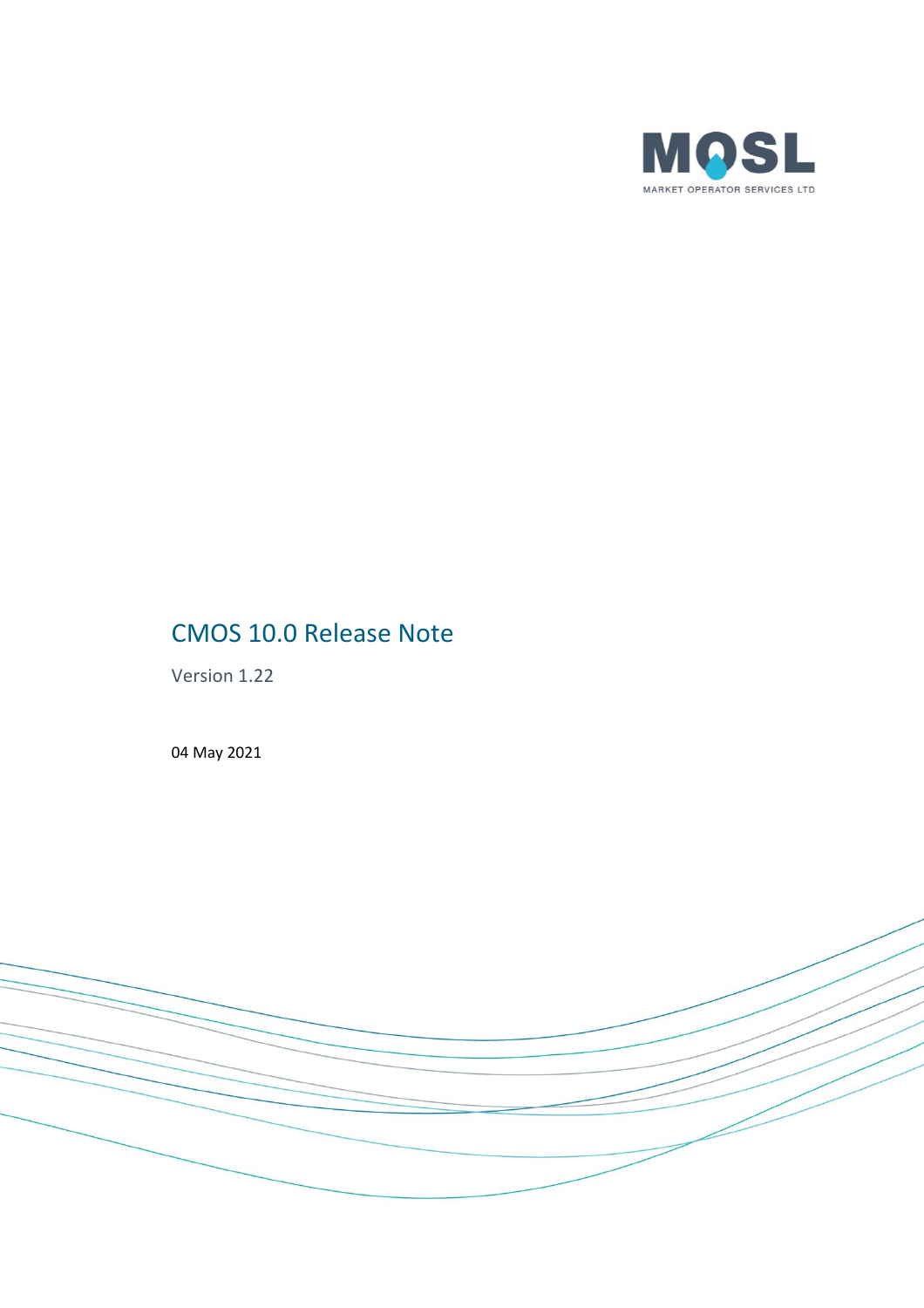

#### About this document

This paper sets out the scope and deployment arrangements for the CMOS release 10.0. The release is made up of approved Ofwat CPW and NCCs to enhance CMOS and the market codes together with a set of defect fixes.

As with other CMOS releases, Trading Parties will be expected to test the new functionality via the MPS2 environment. This Release will be deployed on 16<sup>th</sup> of April 2021 on MPS2 and 14<sup>th</sup> May 2021 in Production. Any observations relating to the technical implementation itself (i.e. potential defects) should be notified to the Service Desk.

MOSL fully recognises the need to provide clarity and forward visibility to the market regarding the scope of fixes, given the impact to local systems. This document will be updated at appropriate intervals as we move through development, testing and ultimate deployment of the release to Production. Updates will also be reflected in the regular publication of the Observations and Workaround logs and open to discussion at the Operations and Release Working Group (ORWG) and the weekly CMOS Operations calls during the test phase of the release.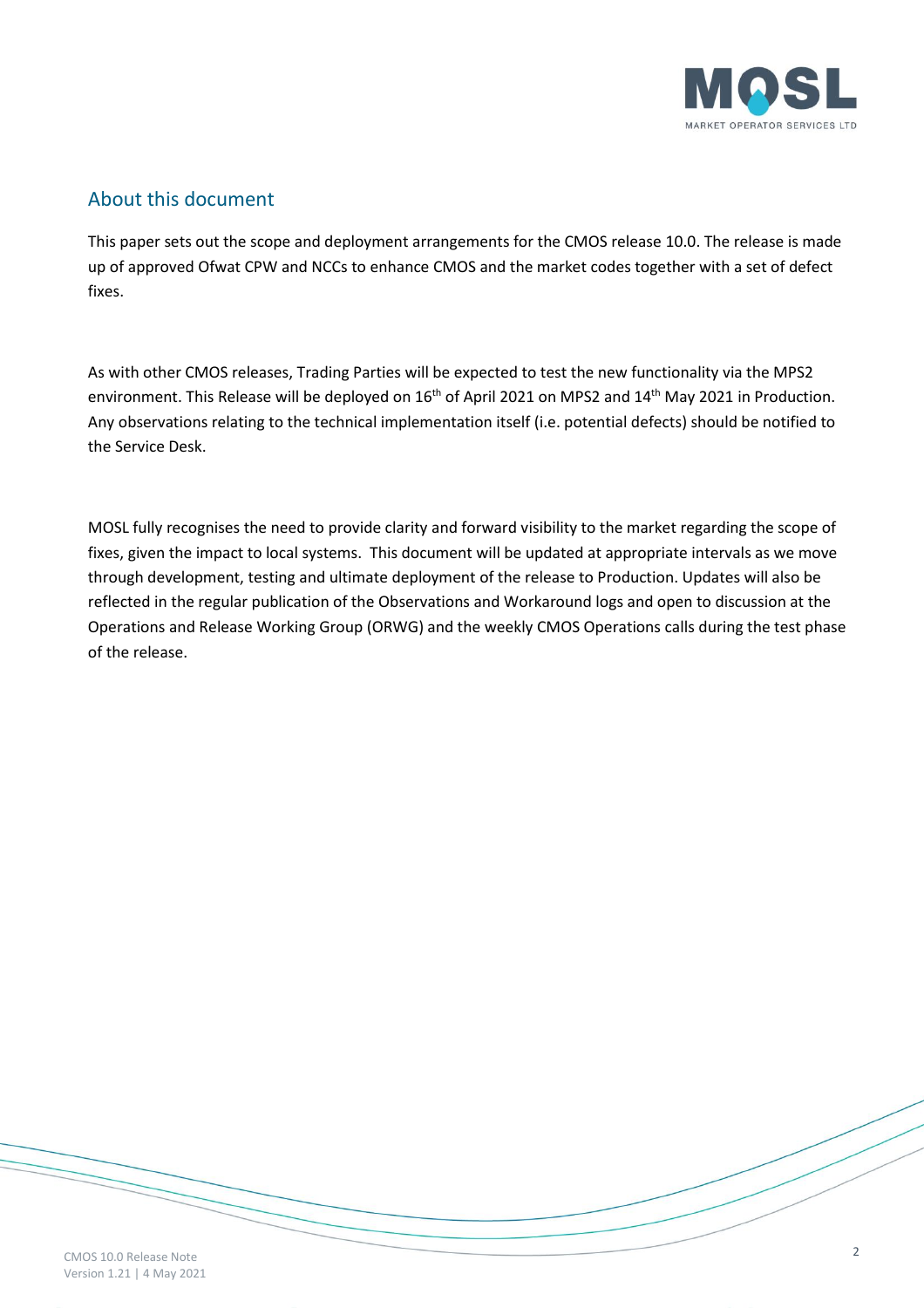

# Version History

| <b>Version</b> | <b>Update</b>                                                                                    | <b>Date</b>      |
|----------------|--------------------------------------------------------------------------------------------------|------------------|
| 1.0            | Initial CMOS Release 10.0 Note with the scope of the changes and defect<br>fixes.                | 24 November 2020 |
| 1.1            | ALMs added 976, 1181 and 1183. ALMs removed 1163. ALMs updated<br>1170, 1172 and 1175.           | 30 November 2020 |
| 1.2            | ALMs added 1184 and 1185. ALMs updated 849, 1083 and 1162.                                       | 07 December 2020 |
| 1.3            | ALM 453 added. ALMs 1164 and 1181 removed and ALMs 1169 and 1185<br>updated.                     | 14 December 2020 |
| 1.4            | Update to Section 2 and Section 4. ALMs 872 and 976 updated, ALM 1171<br>added.                  | 30 December 2020 |
| 1.5            | ALM 1188 and 1189 added.                                                                         | 06 January 2021  |
| 1.6            | Update to section 2. ALMs 1190 and 1191 added. ALM 1158 updated.                                 | 11 January 2021  |
| 1.7            | ALM 872 updated.                                                                                 | 19 January 2021  |
| 1.8            | ALM 973 removed (not a defect but a system enhancement that is with<br>Market Design)            | 25 January 2021  |
| 1.9            | ALM 559, 905, 1133, 1156, 1157, 1161, 1162, 1169, 1170 and 1172<br>updated. ALM 1145 removed.    | 01 February 2021 |
| 1.10           | NCC023 added                                                                                     | 04 February 2021 |
| 1.11           | ALM 1198 added.                                                                                  | 08 February 2021 |
| 1.12           | ALM 1194 added.                                                                                  | 15 February 2021 |
| 1.13           | ALM 1196 added and updated ALM 1198.                                                             | 23 February 2021 |
| 1.14           | ALM 926 and 1201 added. ALM 1196 updated                                                         | 02 March 2021    |
| 1.15           | CPW089 updated. ALM 926 and 1185 updated.                                                        | 08 March 2021    |
| 1.16           | CPW089 updated. ALM 755 added.                                                                   | 15 March 2021    |
| 1.17           | ALM 1206 added.                                                                                  | 22 March 2021    |
| 1.18           | ALM 1208 added and ALMs 755, 1133 and 1201 removed.                                              | 31 March 2021    |
| 1.19           | ALM 453, 905, 973, 1046 and 1184 removed. ALM 1190, 1194 and 1208<br>updated and ALM 1212 added. | 13 April 2021    |
| 1.20           | ALM 1147, 1208 and 1212 updated. ALM 1215 added                                                  | 19 April 2021    |
| 1.21           | ALM 976 added.                                                                                   | 27 April 2021    |
| 1.22           | ALM 1215 updated. ALM 127, 1183, 1188, 1189 and 1191 and 1206<br>removed. Final ALM report.      | 04 May 2021      |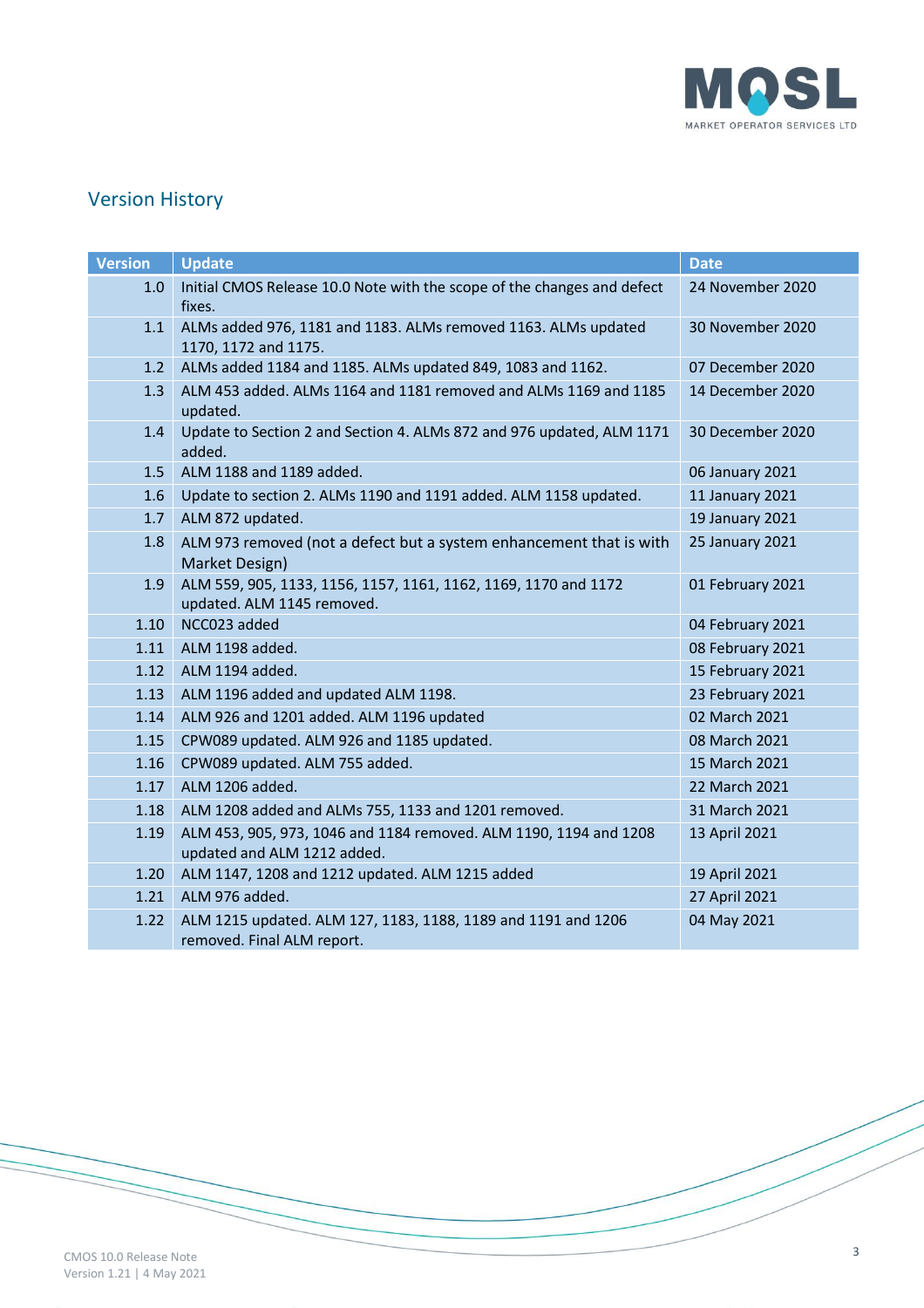

# **Contents**

| About this document                   | 2  |
|---------------------------------------|----|
| <b>Version History</b>                | 3  |
| Contents                              | 4  |
| 01 Timeline for Release 10.0          | 5  |
| 02 Scope of Release 10.0              | 6  |
| 03 Scope of Release 10.0 Defect Fixes | 9  |
| 04 XSD Changes                        | 15 |
| 05 Error Codes                        | 15 |
| 06 Release 10.0 Dates                 | 15 |
| 07 Additional Information             | 15 |

CMOS 10.0 Release Note Version 1.21 | 4 May 2021 4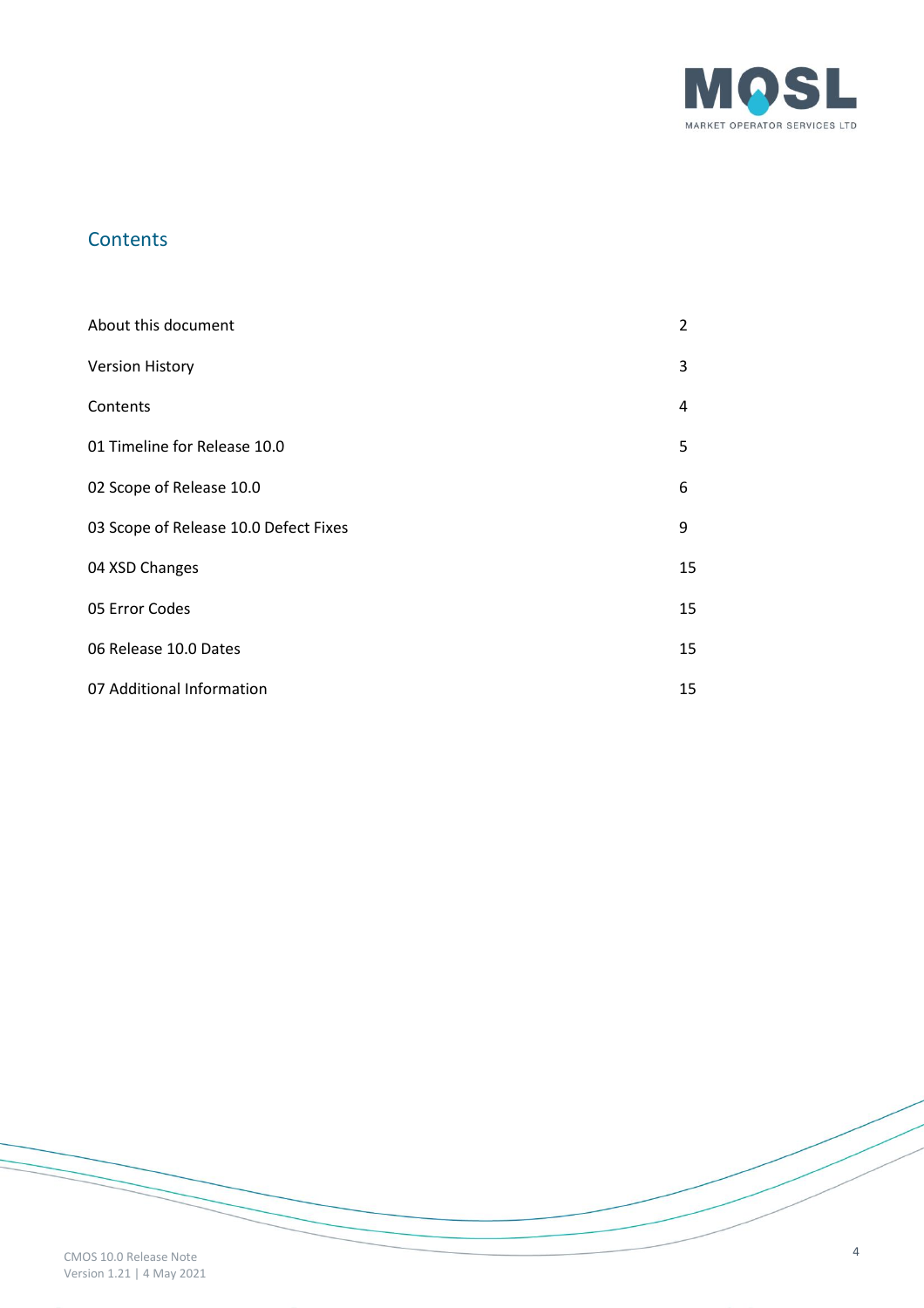

# 01 Timeline for Release 10.0

| <b>Date</b>                                                     | <b>Activity</b>                                              | Version |
|-----------------------------------------------------------------|--------------------------------------------------------------|---------|
| 24 November                                                     | Initial CMOS Release 9.0 Note published, including confirmed | 1.00    |
|                                                                 | CPW and NCCs and, defect fixes                               |         |
| 16 April 2021                                                   | Deployment to MPS2                                           |         |
| 30 April 2021                                                   | Patch drop MPS2                                              |         |
| 7 May 2021 (+1-<br>Targeted completion of Trading Party testing |                                                              |         |
| week contingency)                                               |                                                              |         |
| 14 May 2021                                                     | Deployment to Production                                     |         |
| 18 May 2021                                                     | Deployment to MPS                                            |         |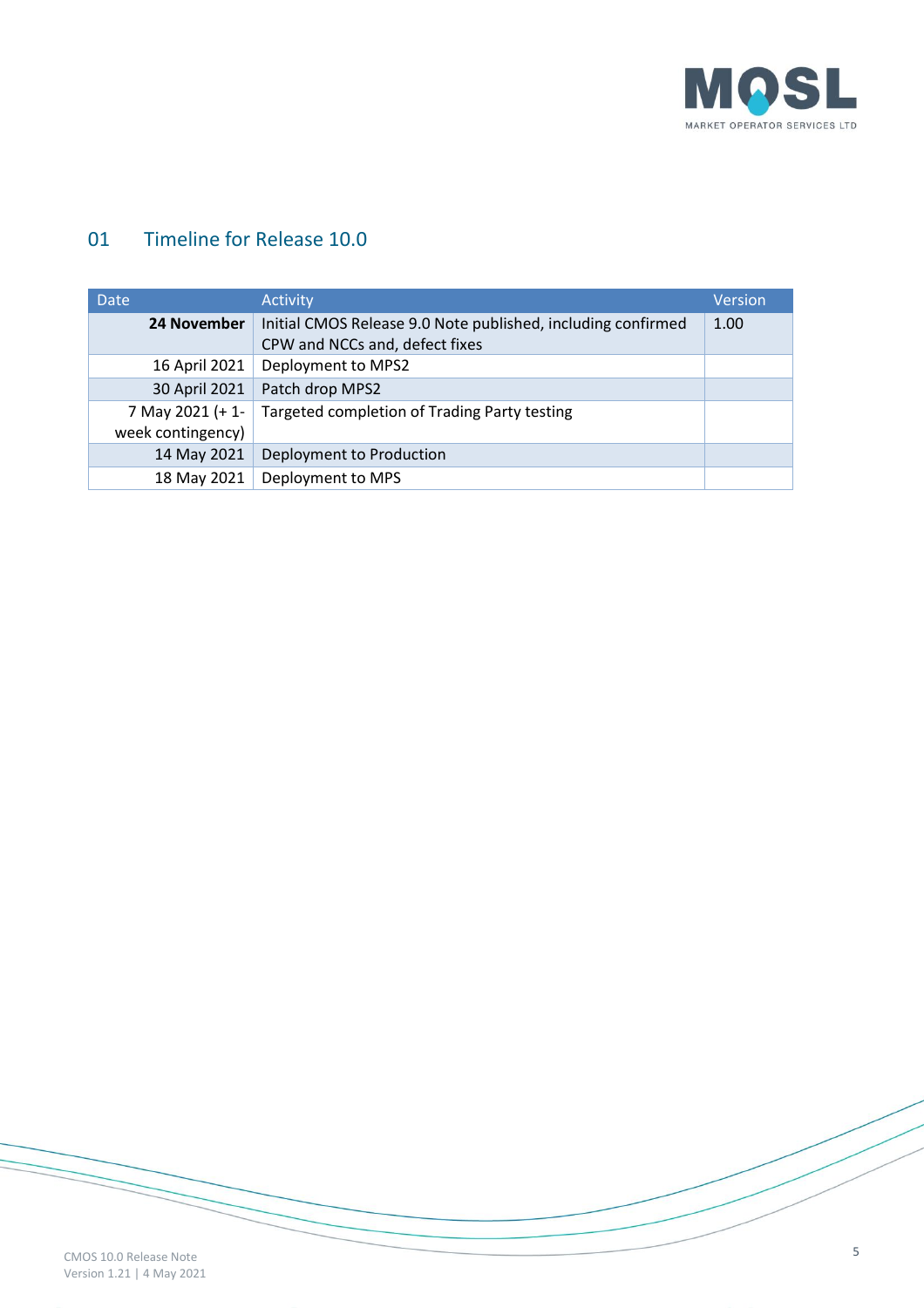

## 02 Scope of Release 10.0

The following changes are confirmed for Release 10.0 and will come into effect on 14 May 2021:

| ID                      | <b>CPW/NCC</b> | <b>Title</b>                                                                          | <b>Market Code Impact</b> | <b>CMOS Impact</b> |
|-------------------------|----------------|---------------------------------------------------------------------------------------|---------------------------|--------------------|
| $\mathbf{1}$            | <b>CPW089</b>  | T101 Adding Billing Address fields                                                    | <b>Yes</b>                | <b>Yes</b>         |
| $\overline{2}$          | NCC016         | Same Day Meter Readings Display                                                       | No                        | Yes                |
| $\overline{\mathbf{3}}$ | <b>NCC017</b>  | <b>Meter DPID Association History</b>                                                 | <b>No</b>                 | <b>Yes</b>         |
| 4                       | <b>NCC019</b>  | SPID status to be displayed on<br>premises screen                                     | <b>No</b>                 | Yes                |
| 5                       | <b>NCC021</b>  | Addition of business transactions<br>button on to search market<br>information screen | <b>No</b>                 | Yes                |
| 6                       | NCC022         | Meter Network Display                                                                 | No                        | Yes                |
| $\overline{7}$          | <b>NCC023</b>  | <b>SPID Tradability Check</b>                                                         | <b>No</b>                 | <b>Yes</b>         |

**1) CPW089** – This change seeks to improve the provision of customer billing information from Wholesaler to Retailer when creating new SPIDs. This will help to improve the efficiency of customer onboarding and facilitate SPIDs in becoming tradable more quickly. This in turn will help to reduce the number of vacant SPIDs. This change adds new data items to transaction T101.W 'Request New SPID' and its notification T102.M 'Notify New SPID'.

This will mean the following data items will be added:

Developer name details:

- Developer/Business name
- Customer Banner Name (if different from Customer Name)

Developer billing address fields:

- Billing Address Building Name
- Billing Address Line 1
- Billing Address Line 2
- Billing Address Line 3
- Billing Address Line 4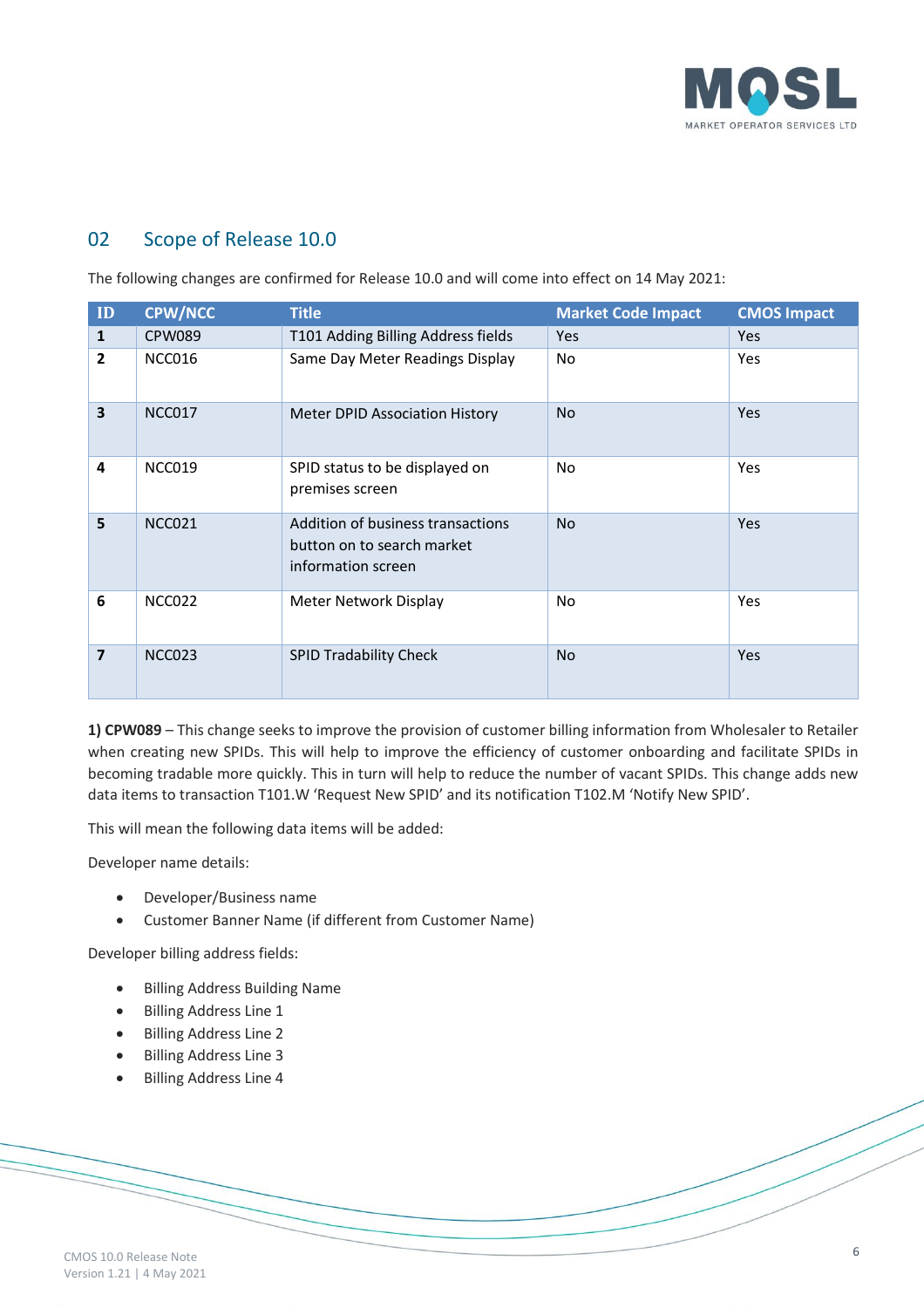

- Billing Address Line 5
- Billing Address Postcode
- Contact Name
- Contact Email
- Contact Number

The following data items are mandatory: Developer/Business name, Billing Address Line 1 and Billing Address Postcode and they will be included in T102.M. If they are not known, then the Wholesaler will have to fill in with "Not Known" otherwise the transaction will be rejected. The remaining data items are optional and will be included in T102.M if provided in T101.W.

Please note that although the new data item "Billing Address Postcode" is defined in CSD0301 as maximum 8 characters, this has been changed to a maximum of 9 characters to accommodate the Wholesaler submitting "Not Known"as per description above. If the postcode is not known, it will need to be filled in exactly as "Not Known" otherwise the transaction will be rejected. There will be a new tab underneath "Billing Address Data" at SPID level that will say "Developer Address Data" and will show all the new fields.

Once T156.R (Update Billing Address) is received and accepted, the following fields will be nulled:

- Billing Address Building Name
- Billing Address Line 1
- Billing Address Line 2
- Billing Address Line 3
- Billing Address Line 4
- Billing Address Line 5
- Billing Address Postcode

Once the T132.R (Submit Core Customer Data) is received and accepted, the following fields will be nulled:

- Developer/Business name
- Contact Name
- Contact Email
- Contact Number

**2) NCC016** – This change will add a mechanism for CMOS to display all readings within the meter readings screen on the CMOS Portal.

Within CMOS there are various scenarios that allow for different types of meter readings to use the same date. The issue is that when this happens, both meter readings are accepted but the first one is retired. This occurs due to the Meter Read Date being part of the primary key for meter readings, so it is not possible in the CMOS BiTemporal model to have two-meter readings with the same read date, resulting in the first read being retired. Therefore, this change will allow the visualisation of all meter readings (included retired ones).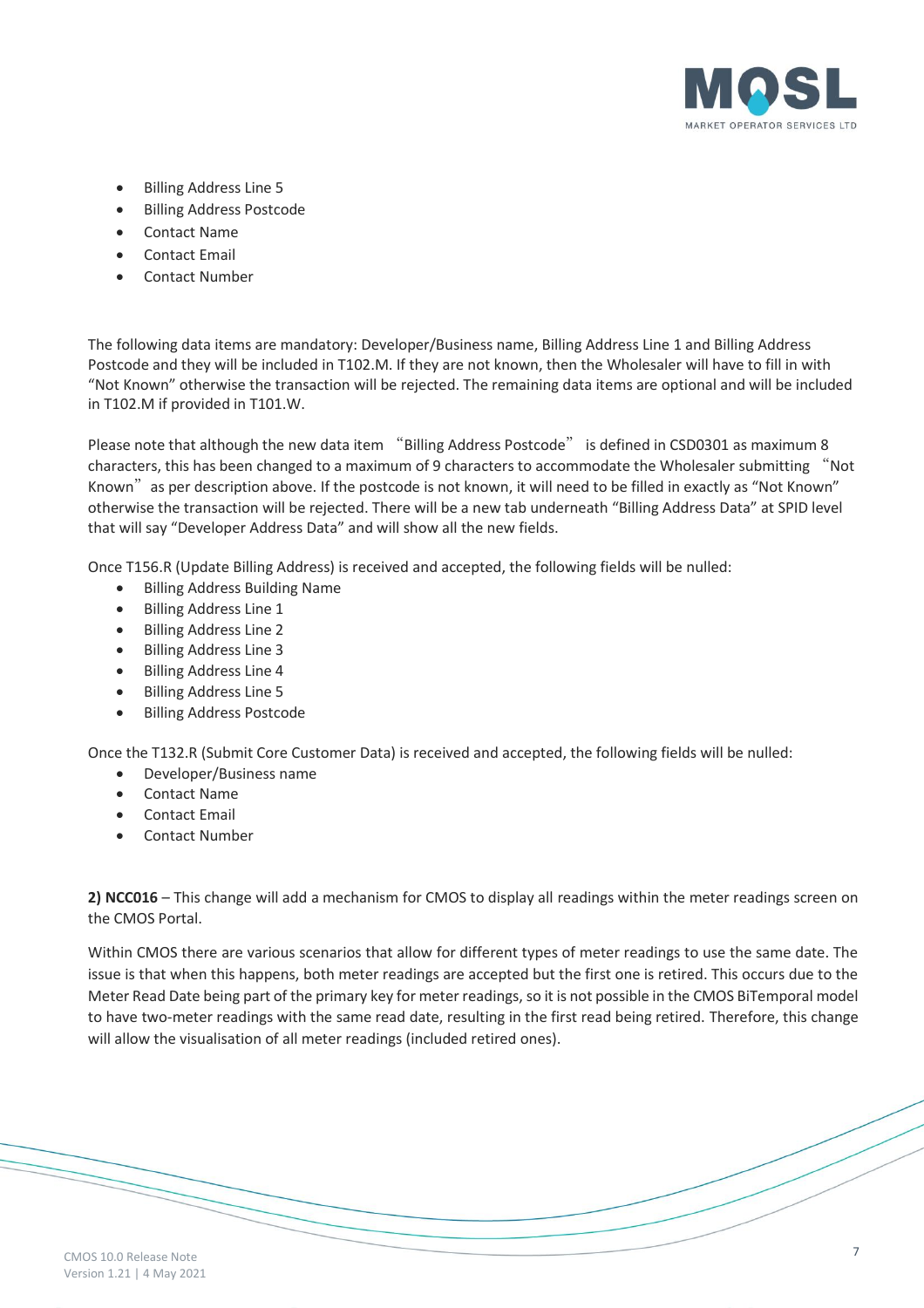

On the meter reads table on the CMOS Portal, the column field "Erased" will be renamed to "Retired" and will display 'Y' for retired and 'N' for active, so trading parties may easily distinguish which reads are active and used for settlement.

**3) NCC017** – This change will allow the expansion of Meter / DPID association displays to show a historic meter / DPID association on CMOS Portal.

When a period of Meter-DPID association is split up by a period of disassociation, the CMOS portal only displays the latest record, rather than all periods of association. This can occur when a period of meter-DPID association (from EFD: 2018-04-01 to ETD: 2019-02-01) is split by a TCORR124.W (with EFD: 2018-06-01 and ETD: 2018-07-01). This leaves two periods of meter-DPID association from 2018-04-01 to 2018-06-01, and 2018-07-01 to 2019-02-01). It can also occur when a new Meter-DPID association is added at a DPID which had a previous association. In both cases the CMOS portal currently displays the most recent meter-DPID association.

The change will allow all active Meter/DPID associations periods to be viewable within CMOS. Trading parties will be able to see when the active Meter/DPID ended and any reactivations that may occur after.

**4) NCC019** – This change would allow trading parties to see the SPID status on the premises tab of the SPID on CMOS Portal. This will be added to the Core Data section of Premises where it displays the details of the Supply Points.

**5) NCC021** – This change would add a button for the BTD (Business Transaction Dossier) on the results of the "Search Market Information" on the CMOS Portal. This will act as a shortcut to go directly to the BTD without the need to go to any of the other shortcuts currently displayed (Premises, Water SPID, Sewerage SPID, Meters or DPID).

This will make CMOS more user friendly when Trading Parties are searching for the Business Transaction Dossier information.

**6) NCC022** – This change will allow the expansion of Meter Network displays to show a Main meter in the meter network display, where the selected meter is the sub meter in a meter network and therefore enable the full visualisation of the meter network hierarchy without the need to look for further information in the Business Transaction Dossier (BTD) and simplify amendments.

**7) NCC023** - This change will add a supporting Market Function to the CMOS Portal called "SPID Tradability Check" under the "Market Information" menu. This function will enable Trading Parties to check the Tradability status of SPIDs that are currently Partial and identify what is preventing the SPID becoming Tradable, via a self-service function.

The user will be able to input as many SPIDs as required and once submitted and processed, it will display the results identifying what condition hasn't been met and the reasons why. The user will also be able to export the results as a csv file.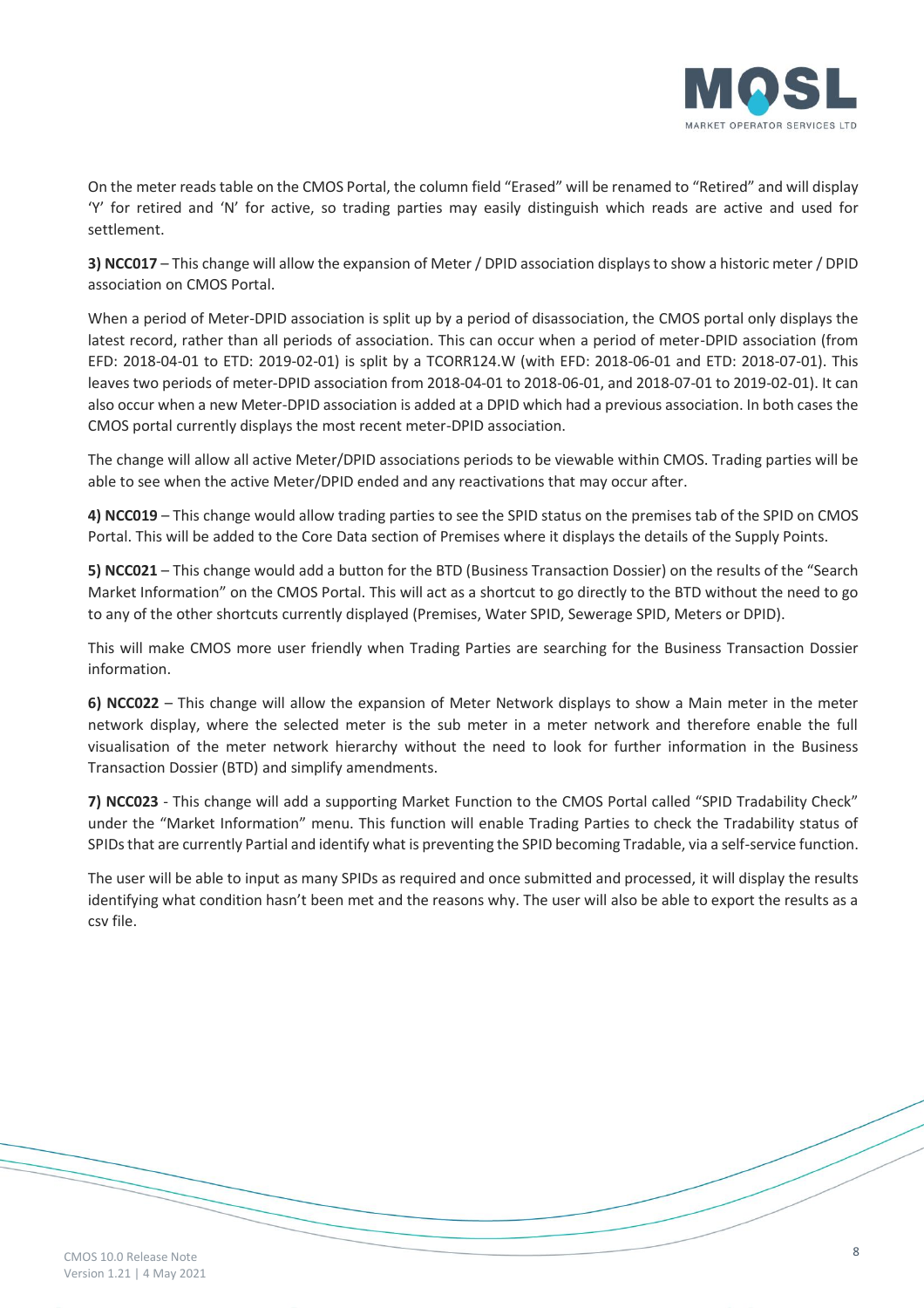

## 03 Scope of Release 10.0 Defect Fixes

The target set of fixes to be delivered in parallel with the Changes include defect fixes that will be updated in this document until the final Release Note. The table below shows the defects planned to be included in Release 10.0 up to this date with a summary as per the Observation Log and some additional detail as they are made available. Please note that if the defect has a status of "confirmed" it means it will be included in Release 10.0 otherwise it is still in analysis/development phase or need data fix. The purpose of this table is to provide an earlier view as possible to the Trading Parties about the defects to be fixed, but as it is a live document, more defect fixes can be added or removed, and the final list will be in the final Release Note.

| <b>ALM</b> | <b>Status</b>   | <b>Root Cause</b>                                                                                                                                                                                              | <b>Resolution</b>                                                                                                           |
|------------|-----------------|----------------------------------------------------------------------------------------------------------------------------------------------------------------------------------------------------------------|-----------------------------------------------------------------------------------------------------------------------------|
| 559        | Confirmed       | When a sewerage SPID undergoes a<br>transfer and is then paired to a water<br>SPID, the transfer does not show in<br>the Business Transaction Dossier<br>(BTD). (WHLs affected)                                | Amended conditions for BTD<br>being recreated on paired SPID,<br>BTD now follows transfer.                                  |
| 849        | Confirmed       | CMOS has allowed the creation of a<br>DPID against a Service Component<br>that has already been terminated,<br>resulting in an entity that connects a<br>SPID & DPID being non-existent.<br>(WHL affected)     | SC life has been extended for<br>DPID's when a new DPID is<br>added, allowing users to<br>transact correctly.               |
| 872        | Confirmed       | CMOS has allowed the creation of a<br>DPID against a Service Component<br>that has already been terminated,<br>resulting in an entity that connects a<br>SPID & DPID being non-existent. (All<br>TPs affected) | SC life has been extended for<br>DPID's when a new DPID is<br>added, allowing users to<br>transact correctly                |
| 926        | Data Correction | Meter has been installed and has had<br>reads added prior to the IMRD via<br>Data Migration. (WHL affected)                                                                                                    | Data correction to be applied.                                                                                              |
| 976        | Confirmed       | This is a proposed change to the<br>selection of meters for the<br>estimated reads process. (WHL<br>affected)                                                                                                  | VFD for the meter mentioned<br>above, has been updated to<br>16-MAY-2016                                                    |
| 1083       | Confirmed       | Duplicate of defects #457/883. Where<br>T101 transactions are submitted in<br>rapid sequence by B2B, the use of<br>two-time systems by CMOS is causing                                                         | Duplicate of defects #457/883.<br>Where T101 transactions are<br>submitted in rapid sequence by<br>B2B, the use of two-time |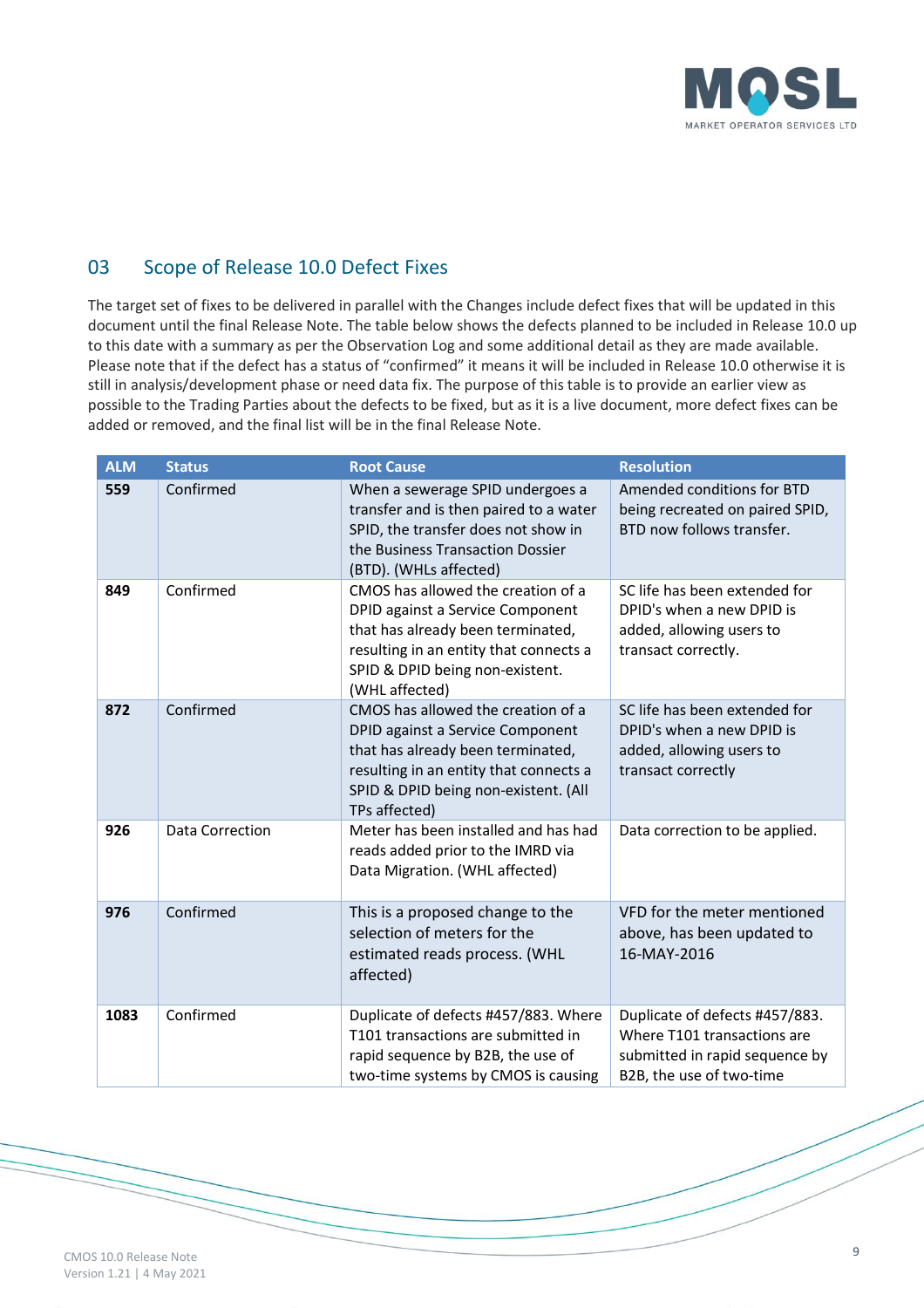

|      |                 | some of these transactions to fail.<br>(WHL affected)                                                                                                                                                                                       | systems by CMOS is causing<br>some of these transactions to<br>fail. (WHL affected)                                                                  |
|------|-----------------|---------------------------------------------------------------------------------------------------------------------------------------------------------------------------------------------------------------------------------------------|------------------------------------------------------------------------------------------------------------------------------------------------------|
| 1147 | Confirmed       | System rejected a T101.W as the RTS<br>default parameter has overlapping<br>states.                                                                                                                                                         | <b>System Parameter Overrides</b><br>overlapping existing states<br>resolved as part of defect.                                                      |
| 1156 | Confirmed       | The logic of TCORR112.R VR.369 is<br>verified after VR.696 which needs<br>Premises data on ETD. The common<br>logic retrieving Premises state returns<br>VR.329 because the Premises can't be<br>found on ETD.                              | VR.369 has been moved to run<br>earlier in multiple transactions,<br>this has removed the MVI errors<br>occurring.                                   |
| 1157 | Confirmed       | VR.274 checked if the sub-meter is<br>associated with main meter only on<br>EFD, it should check if the association<br>is constantly active during a whole<br>period between EFD and<br>ETD(TCORR136.W) or time of<br>transaction (T136.W). | Implementation of VR.274 has<br>been changed and now checks<br>whole period of activity.                                                             |
| 1158 | Data Correction | TCORR136.W being rejected<br>incorrectly when trying to fix ETDs for<br>the meter and the meter network.                                                                                                                                    | Data fix implemented                                                                                                                                 |
| 1161 | Confirmed       | <b>CMOS calls</b><br>GetSystemParameterOverride<br>directly, not wrapper process<br>GetSystemParameter. This resulted in<br>not setting RTS when WSL had no<br>override set up for this system<br>parameter.                                | Implementation changed to call<br>GetSystemParameter, RTS now<br>setting correctly.                                                                  |
| 1162 | Confirmed       | Implementation of VR.673 is incorrect<br>so Unable to provide a reason code &<br>other wholesaler for a cross border<br><b>SPID</b>                                                                                                         | Implementation fixed for VR.673<br>and transaction can now be<br>submitted.                                                                          |
| 1169 | Confirmed       | Service Component State Comparison<br>is not displaying the correct data<br>items                                                                                                                                                           | Added attributes to now shows<br>SC states correctly.                                                                                                |
| 1170 | Confirmed       | VR.580 doesn't block a T-Read<br>submission (T105.R) if a pair of SPIDs<br>is transferred on the same date and<br>there is already the T-Read previously<br>submitted for these transfers and it                                            | VR.580 has been updated to<br>take into account transfer reads<br>that have been submitted with a<br>corresponding transfer read for<br>paired SPID. |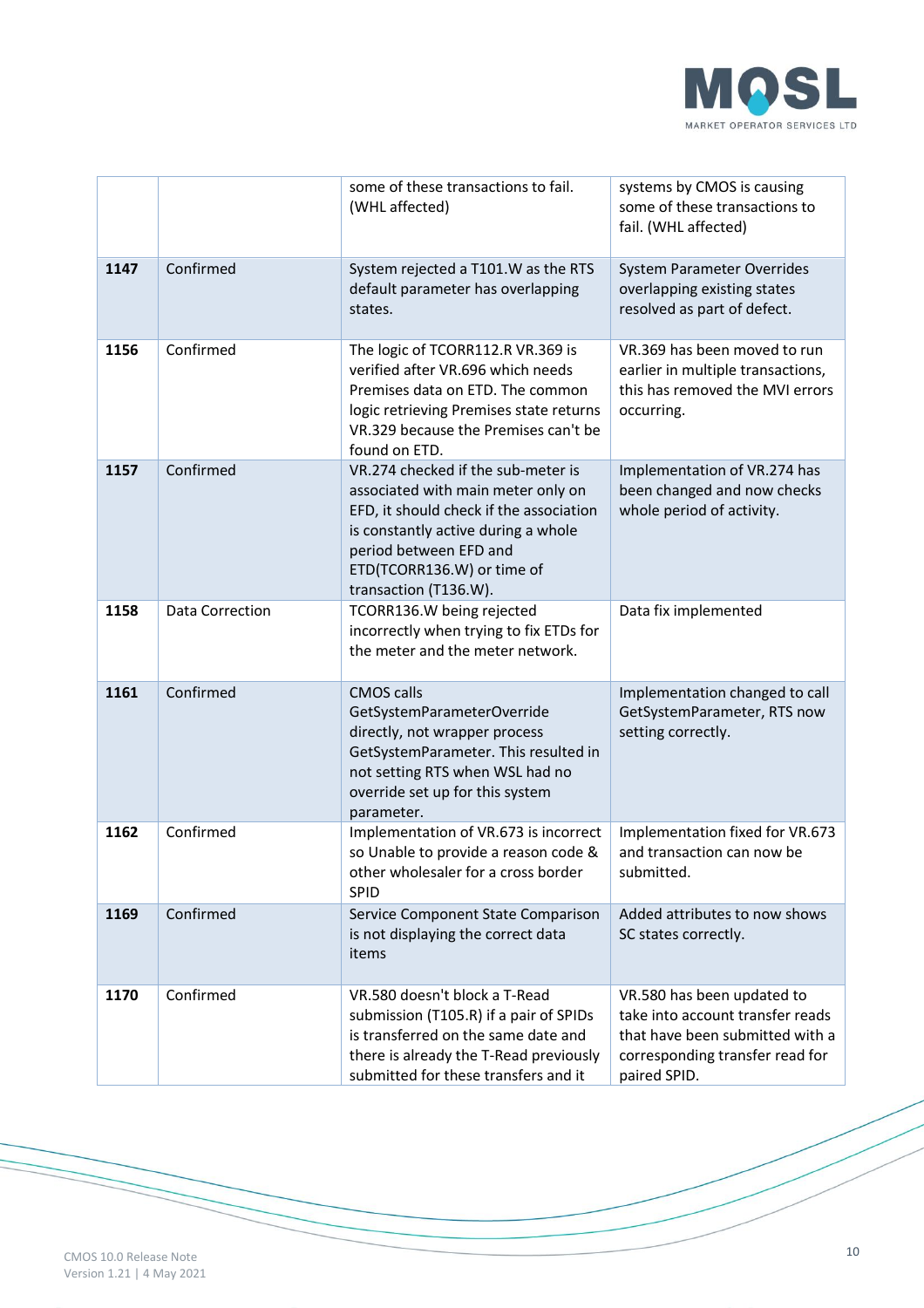

|      |                        | was processed in relation to<br>Sewerage SPID transfer BTD.                                                                                                                                                               |                                                                                                                                              |
|------|------------------------|---------------------------------------------------------------------------------------------------------------------------------------------------------------------------------------------------------------------------|----------------------------------------------------------------------------------------------------------------------------------------------|
| 1171 | <b>Data Correction</b> | <b>Initial Meter Read Missing</b>                                                                                                                                                                                         | Data correction to be applied.                                                                                                               |
| 1172 | Confirmed              | Sorting has been changed to show<br>volumes in Descending order.                                                                                                                                                          | Discharge Volumes are showing<br>in ascending order, should be<br>descending.                                                                |
| 1173 | Confirmed              | T136/TCORR136 is allowing to create<br>a Meter Network before the SPID<br>Effective From Date, which is<br>incorrect (WHL affected).                                                                                      | Added VR.001 to<br>T136/TCORR136.W                                                                                                           |
| 1174 | Confirmed              | Wholesaler receiving error code SQ<br>and unable to submit T121.W due to<br>not providing tariff band yet tariff was<br>corrected to not hold a tariff band.                                                              | Validation rule corrected                                                                                                                    |
| 1175 | Confirmed              | In the case of a SPID that has a meter<br>with Final reading, CMOS allows the<br>deregistration of this SPID with an<br><b>Effective To Date before the Final</b><br>meter reading, which is incorrect<br>(WHL affected). | New validation rule created to<br>avoid the deregistration of the<br>SPID to an earlier date than the<br>final meter reading (if it exists). |
| 1185 | Data correction        | Wholesaler unable to access non-<br>market meter. Instead an application<br>service error is returned. This is<br>incorrect and a data fix is required.                                                                   | States have been amended to<br>have a valid to date. Meters now<br>display correctly in portal.                                              |
| 1190 | Confirmed              | Two notifications showing as not<br>being sent.                                                                                                                                                                           | Workaround to be<br>implemented.                                                                                                             |
| 1194 | Confirmed              | Receiving error message that DPID is<br>inactive when DPID is active during<br>the submitted timeframe.                                                                                                                   | User error and improvement to<br>VR.154, VR added to all<br>transactions mentioned                                                           |
| 1196 | Data Correction        | Unable to deregister a Sewerage SPID<br>due to service component still be<br>active.                                                                                                                                      | Data correction to be applied.                                                                                                               |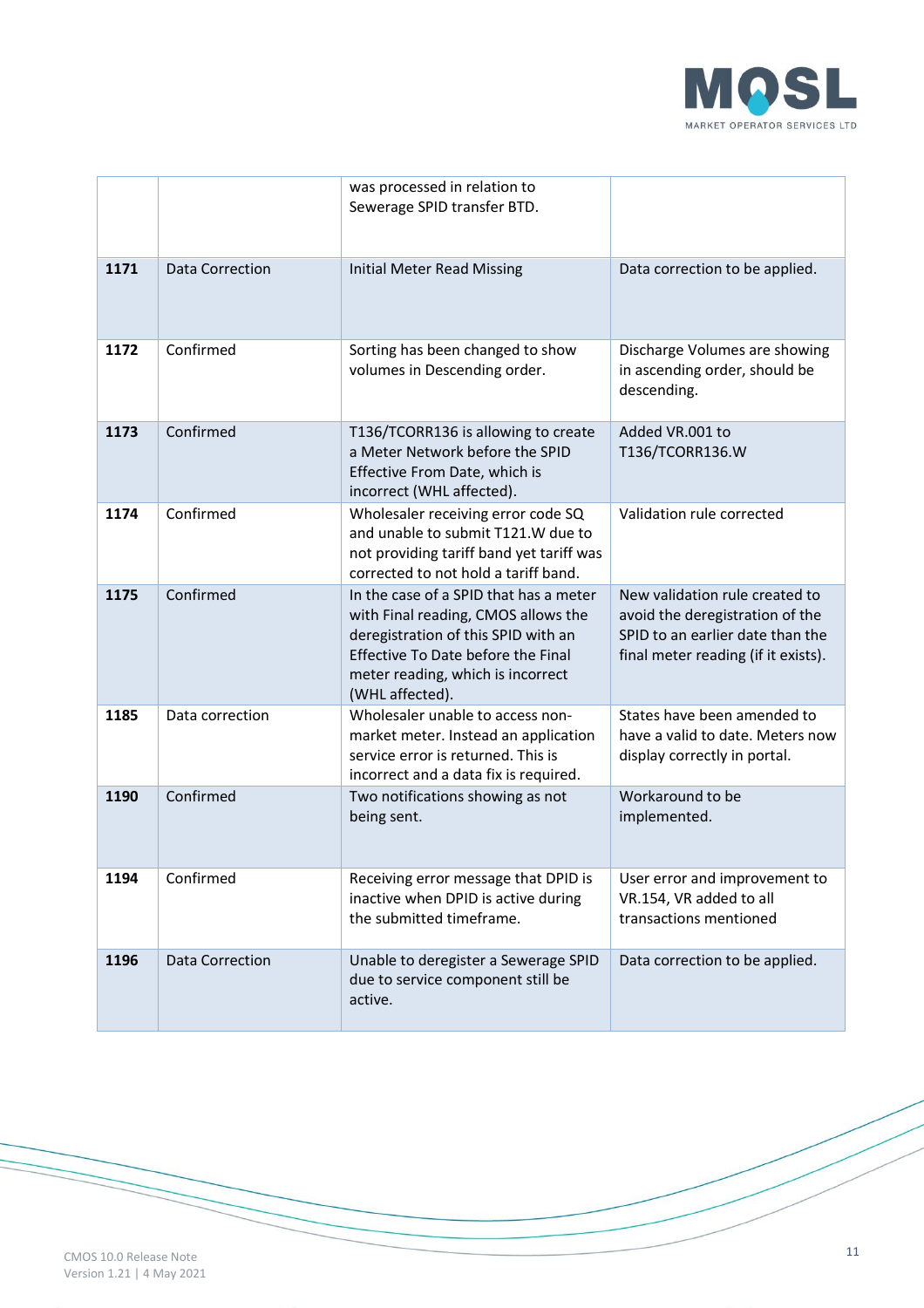

| 1198 | Confirmed | Wholesaler reads rejected against<br>non-market meters.                                           | Additional VR to be added.                                                 |
|------|-----------|---------------------------------------------------------------------------------------------------|----------------------------------------------------------------------------|
| 1208 | Confirmed | When viewing a large Meters<br>Network table in CMOS, an<br>Application Service Error is returned | Functionality added to allow<br>user to view large Meter<br>Networks table |
| 1212 | Confirmed | The defect has been tested on TST02<br>and found to be fixed                                      | The defect has been tested on<br>TST02 and found to be fixed               |
| 1215 | Confirmed | Error code descriptions requested to<br>be more descriptive                                       | Modification to error codes                                                |

### 04 XSD Changes

The changes for this Release (CPW089) have an impact on CMOS interface XSD files and they are available on MOSL's website (CMOS > CMOS Releases > New Releases): "XSD Updates for CMOS Release 10.0.xlsx" shows the specific changes and "XSD for CMOS Release 10.0.zip" provide the new version of all the CMOS interface XSDs.

Please note that the new data item D5018 – Billing Address Postcode was extended to a maximum number of characters of 9, instead of 8 as per CSD0301. This is due to this field being a mandatory field and in case it is not known by the Wholesaler upon T101.W submission, it will have to be entered "Not Known".

#### 05 Error Codes

The validation rules and error codes haven't been changed for this release at this stage and therefore the current error codes are valid. Refer below to the consolidated set of error codes as of this Release Note date. The file is available on MOSL's website on [CMOS > CMOS Releases](https://www.mosl.co.uk/cmos/new-releases) "Error Codes.xlsx" o[r Market Codes > Codes > CSDs:](https://www.mosl.co.uk/market-codes/codes) CSD0301: error codes version 9.0.1.1.

#### 06 Release 10.0 Dates

The CMOS Release 10.0 dates for all environments are highlighted in section 01 and the dates for future releases are available on MOSL's website in [CMOS > CMOS Releases > Release Schedules 2020-2021](https://www.mosl.co.uk/cmos/new-releases)